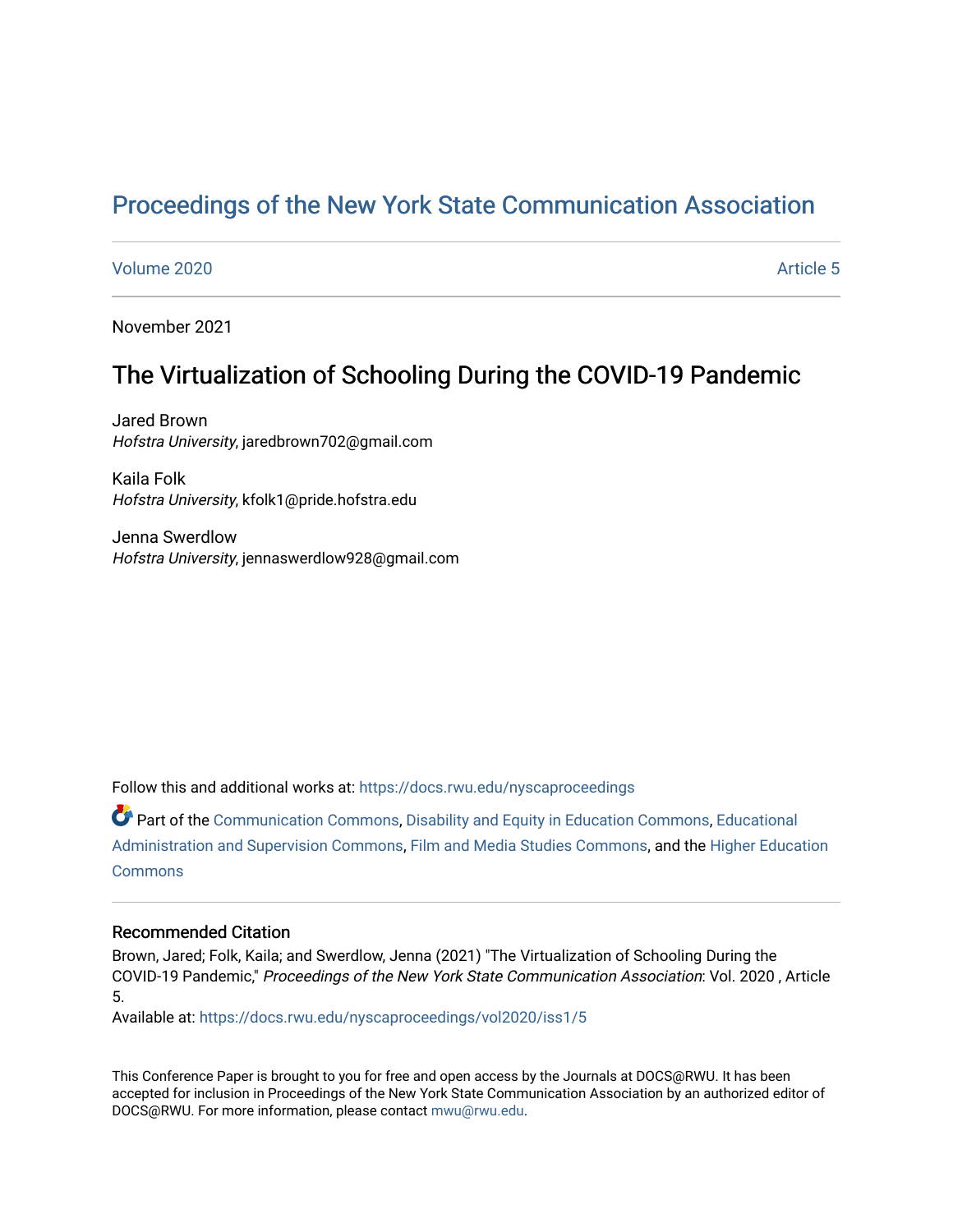# The Virtualization of Schooling During the COVID-19 Pandemic

## Cover Page Footnote

Much attention has been focused on the need to return to traditional face-to-face learning. The sudden and unplanned shift to virtual classrooms and online learning during the Spring of 2020 confronted all engaged in educational settings. The time met everyone with unprecedented challenges to transition rapidly. This research conducted by final semester college students sought to examine how children, parents, and school staff were affected by the earliest stay-at-home requirements. The research combined textual analysis with survey research. Respondents (95) ranged from kindergarten-university aged students who were geographically dispersed throughout the U.S. Parental challenges were explored in which 67 parents with children in school were surveyed. Teachers and school personnel (71 school personnel) were also surveyed about their experiences with this transition. Results from across these three surveys will be discussed in the article, with particular concern for the impact on interpersonal communication traditionally found in school environments.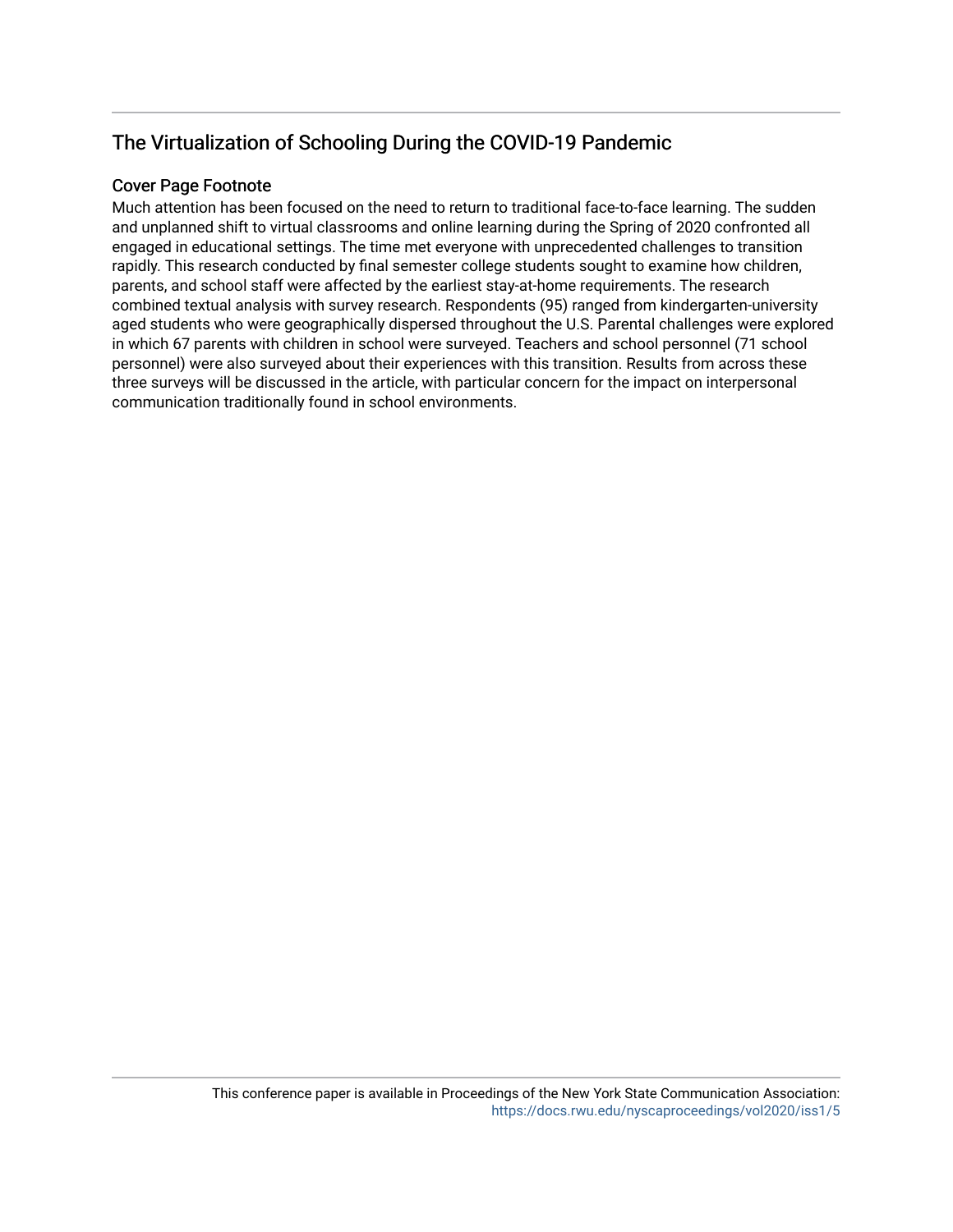# **Virtualization of School During COVID-19**

**Jared Brown,** *Hofstra University* **Kaila Folk,** *Hofstra University* **Jenna Swerdlow,** *Hofstra University*

**Conference Paper (Undergraduate)**

### **Abstract**

Schooling is driven by economic, political, societal, and cynical inclinations. Education has no rest, and it is continuous, even outside of the classroom. One thing that interconnects these terms together is a narrative. The narrative gives meaning to the world and exerts an end goal of success and happiness. Yet, the only way to reach this shared goal is through intrapersonal and interpersonal relationships. Undoubtedly, the technological landscape in the 21st century is robust and evolving. When a natural force beyond human control corrupts every aspect of society, such as a pandemic, these technologies are relied upon for human interaction. The coronavirus (COVID-19), a global pandemic, was recognized to sprout in the United States in February of 2020. Since then, the aforementioned end-goal of success and happiness was still pursued, but solely from the use of technological means.

The assumed order of society was rearranged, and interpersonal and intrapersonal relationships were altered. The coronavirus forced schools and campuses to shut down without warning as we suddenly zoomed into educational settings. By April 2020, 98% of institutions replaced the majority of in-person classes with remote learning. Institutions worldwide were forced to pivot on a dime to transition from the physical to virtual spaces requiring monumental adaptations. With the relatively quick shift to quarantine lifestyles, students, parents, and school personnel were blindsided and forced into a period of enormous adjustment. New ways of learning, teaching, and parenting were required seemingly overnight. Veteran teachers were asked to convert lessons and master new technologies. Parents were asked to assist their children while trying to obtain materials, needed technology and, for some, learn it themselves. Students were asked to devote their attention and screen time to lessons and learning apart from their classmates and teachers. The transition from classroom instruction to learning completely online learning was unprecedented.

As students of Mediated Interpersonal Communication, this situation offered an opportunity to try to understand the mediated environments we were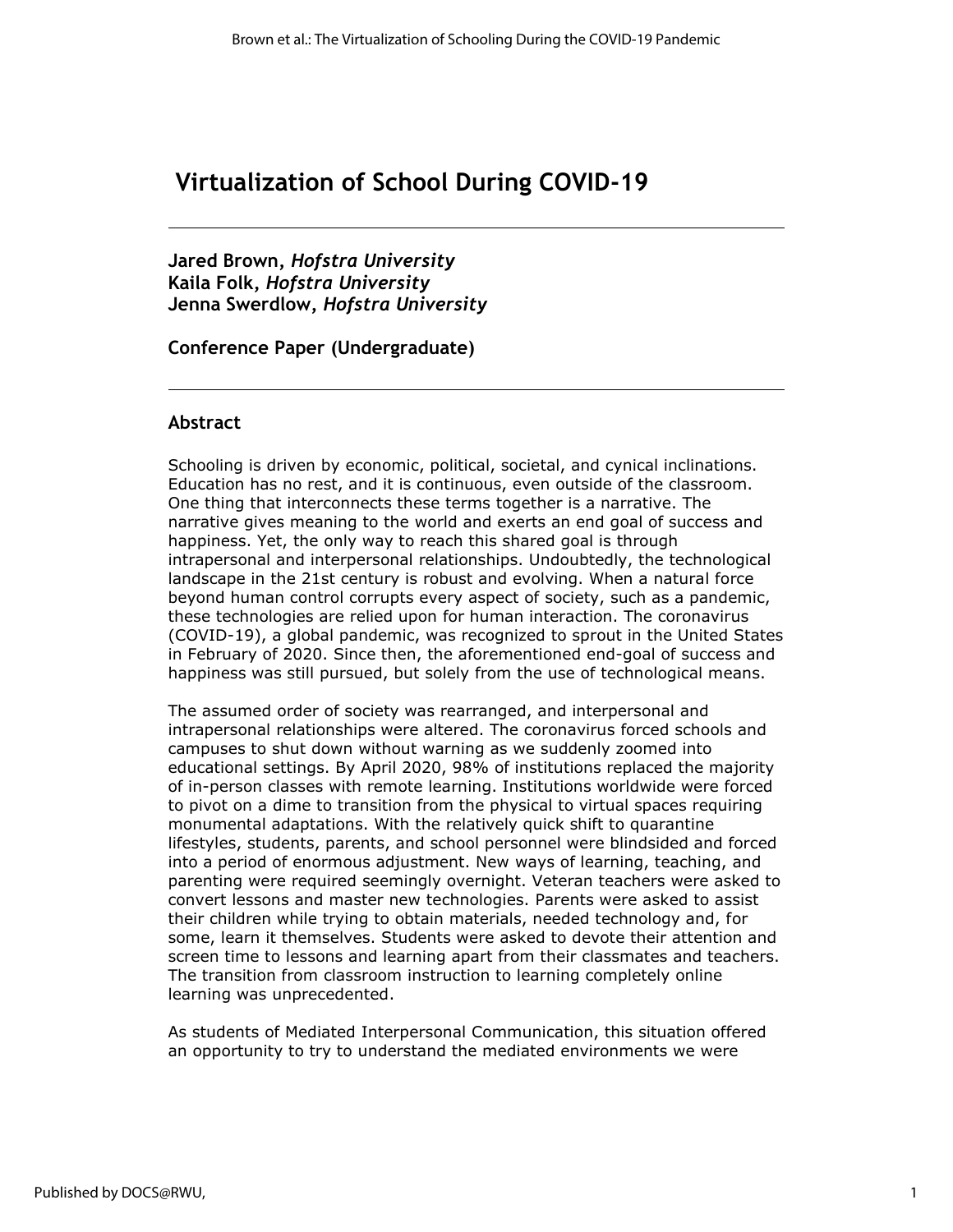moving into and perhaps predict some of the ways the pandemic, which required a move toward greater reliance on media, has and will impact our future interpersonal relationships and our education. The research undertaken offers a snapshot in time during late March and early April 2020. The challenges and issues reported can inform future preparedness.

The approach to the interpersonal nature of education is rooted in the work of Neil Postman (1996), who argued for the need to address a fundamental question regarding what schools are for. The importance of schools in the process of socialization, interpersonal, and group interaction is at the heart of this study. This research reflects concerns about whether social distancing would lead to a lack of interaction in which children can learn about their environment and themselves. What would this shift to virtual classrooms mean to the parent and child relationship as children needed to rely on parents to help with their education more than usual? This research sought to learn how social isolation could change family dynamics and how the educational process could be hurting parents, students, and educators. We sought to add to our understanding of how the media can be altering our educational relationships in an age of social distancing.

*Key words:* Covid-19, school, virtualization

## **Introduction**

Much attention has been focused on the need to return to traditional face-toface learning. The sudden and unplanned shift to virtual classrooms and online learning during the Spring of 2020 confronted all engaged in educational settings. The time met everyone with unprecedented challenges to transition rapidly. This research conducted by final semester college students sought to examine how children, parents, and school staff were affected by the earliest stay-at-home requirements. The research combined textual analysis with survey research. Respondents (95) ranged from kindergarten-university aged students who were geographically dispersed throughout the U.S. Parental challenges were explored in which parents with children in school were surveyed (67). Teachers and school personnel (71) were also surveyed about their experiences with this transition. Results from across these three surveys will be discussed in the article, with particular concern for the impact on interpersonal communication traditionally found in school environments.

# **Methodology**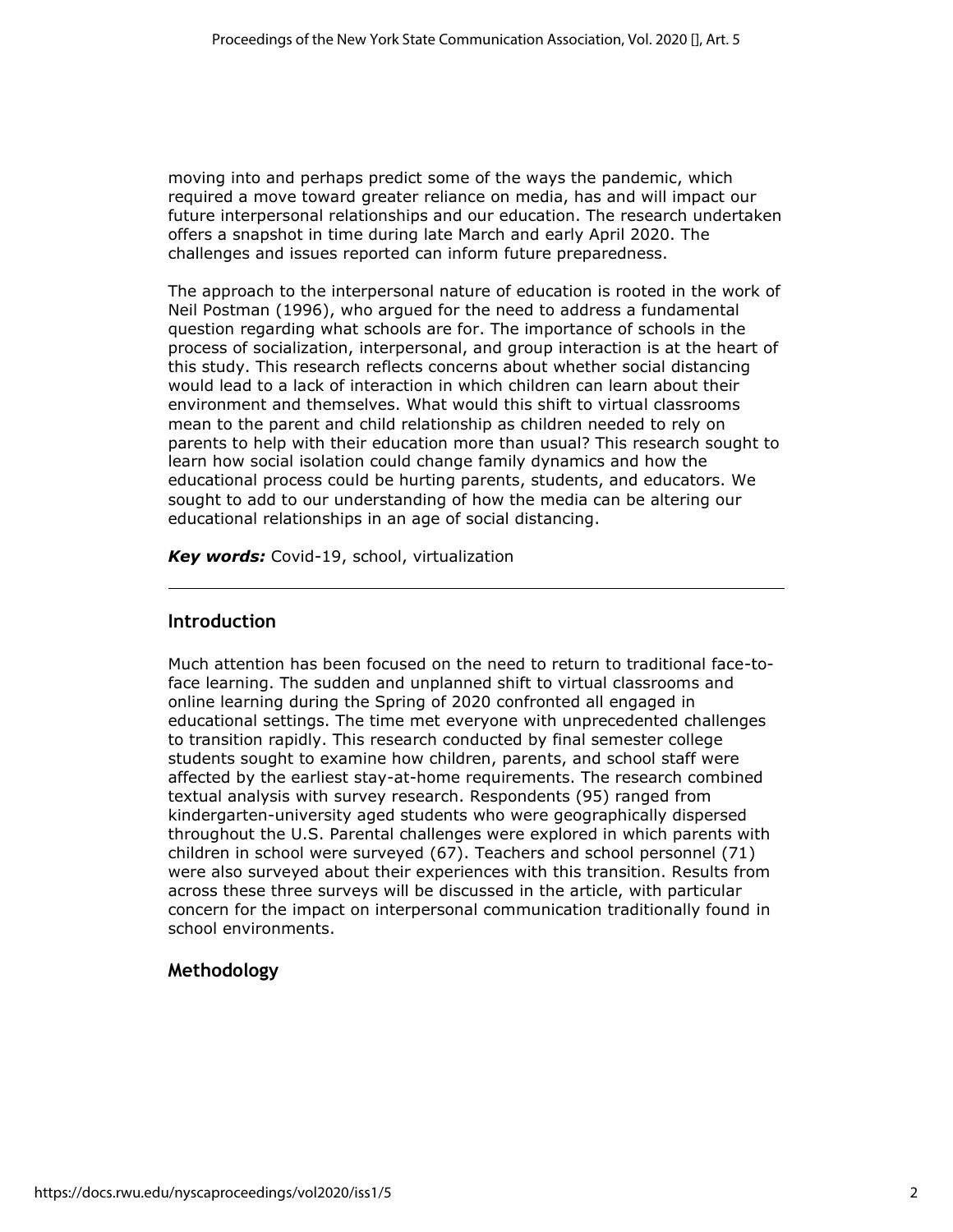Research Question 1: How have children, parents, and school staff been affected by the stay at home orders?

Research Question 2: How has interpersonal and intrapersonal communication been altered for these respective groups by being secluded to the home?

Through careful research, the questions aforementioned will be answered. Two primary methodologies were used: textual analysis and written surveys. A combination of qualitative and quantitative methods were relied upon. Surveys emphasized the questions of relevance for how COVID-19 has caused upheaval on the lives of students, parents, and school professionals. Beyond just statistical and numerical data per question, we allowed the respondents of each survey to elaborate through text-based responses for many of the questions.

Students surveyed ranged from pre-kindergarten to college. The intention here was to garner an understanding of the effect on all ages. Location, age, and gender all played a part in the survey distribution. We sought to better understand their demographic and technological experience in the classroom prior to the shift of online education. In the transitional based questions, it was important to recognize how children are adapting within their interpersonal and intrapersonal interactions. In addition, the ways in which their ability to learn has been impacted will be explored within the discussion and analysis. A total of 95 students responded to the survey from across The United States. With this, we garnered a significant amount of knowledge about the phenomena in question.

The second survey was to parents across the United States. Location and gender also played a major role in this survey. However, the additional question regarding what their highest level of education was sought to contribute to an understanding of the adjustments parents were forced to make in the transition of schooling and their level of media literacy. The number of offspring and age were also sought to determine the differences that exist amongst households. Parents were also asked about employment status and how that has changed to better understand their scope of responsibility. Also, the impact of the transition on the interpersonal and intrapersonal level of these parents is highlighted, and in return, how they see their kids being affected. A total of 67 parents were surveyed, and the responses were revealing.

Finally, we surveyed an array of school personnel including teachers, administrative assistants, and other educational workers based on the age group they work with. We were interested in learning how their original job duties and responsibilities were altered and affected during the COVID-19 pandemic and the early, unanticipated shift to virtual schooling. Further, we sought to determine the level of media literacy that each school professional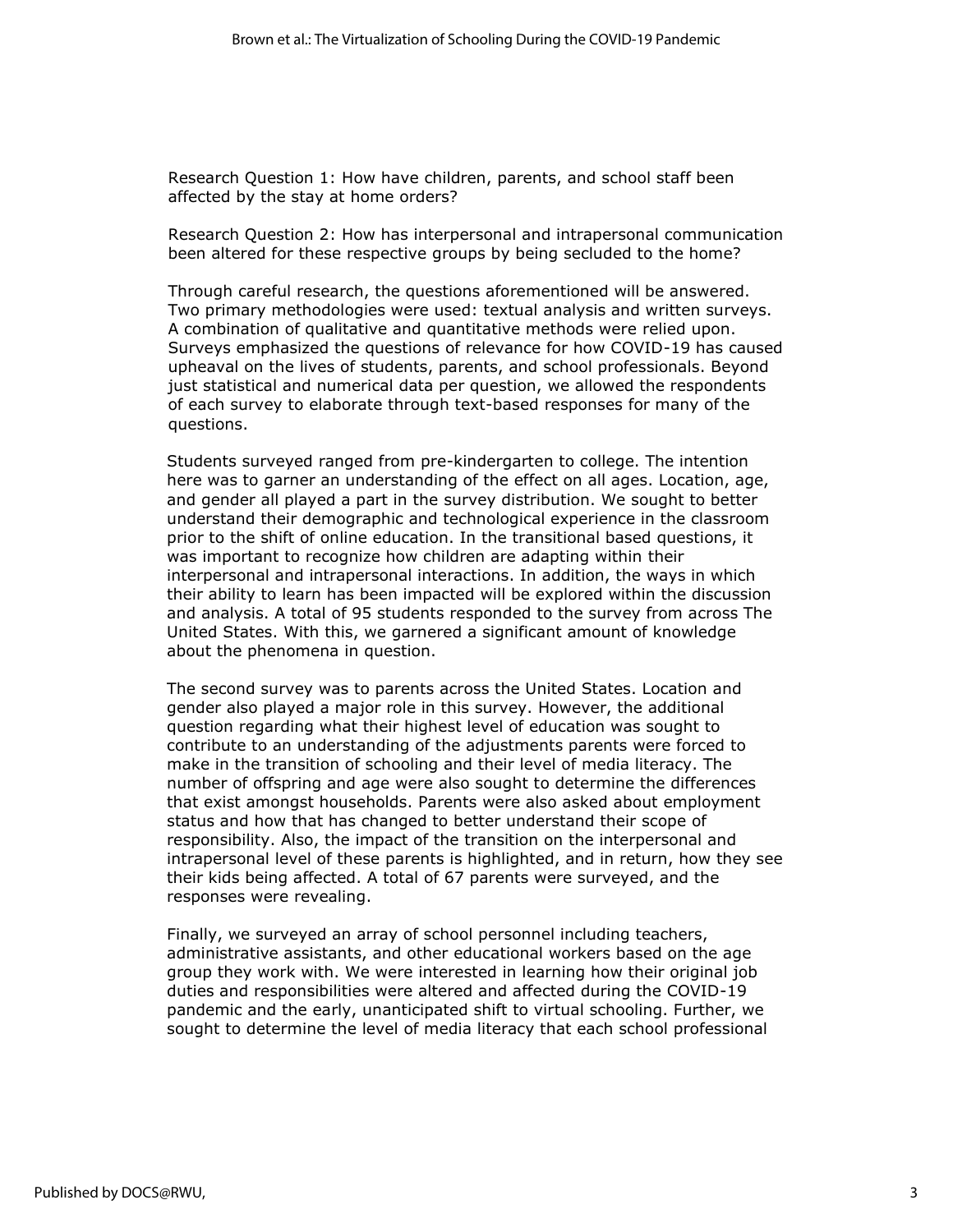had as they seeked new ways to bring the classroom into the homes of their students.

Additionally, it was vital to question the student-school connection, and how the schools were supporting their professionals efforts from home. Not only was it important to identify how their interpersonal interactions have been altered, but it was critical to see how the behaviors of their students have changed in the classroom, especially from the perspective of school professionals. A total of 71 school staff members responded to the survey. Overall, the data collected from each of the three surveys revealed trends as to how the early days of the COVID-19 pandemic impacted the lives of students, parents, and school personnel. The primary goal of this research is to learn about reactions, experiences, and preferences for schooling in a mediated fashion, or face-to-face in a classroom setting.

# **Analysis**

Student Survey Results

A majority of the respondents were from New York. Other respondents were located in Florida, Maryland, Pennsylvania, Virginia, Connecticut, and Massachusetts. The age of respondents ranged from 4-24 years old. A total of 66 of the 95 respondents were female. Further, 47 of the respondents were undergraduate and graduate students; 19 respondents were in ninth-12th grade; 12 respondents were in sixth-eighth grade; five respondents were in fourth-fifth grade; and 12 respondents were in kindergarten-third grade.

From these results, there was a wide range of student age groups surveyed. Sixty-six of the respondents reported that it was harder to do a full-day of school work from home. A majority of the students considered distractions as a significant component to having a hard time learning while not in the classroom. This, they indicated, was mainly due to a lack of proper workspace, having a hard time focusing and concentrating, and as a result, the students said they were less motivated to learn. Some students said they had too much screen time and do not like being in front of the computer all day. Additionally, the lack of breaks was said to add student stress and anxiety.

Asynchronous curriculum left little to no room for students and school personnel to have effective communication. One student mentioned, "It's hard to not have a teacher there to help you." Another said, "It is hard to pay attention when there is no teacher teaching you." Ultimately, the data revealed how it is relatively hard to focus with the lack of face-to-face schooling. Moreover, these findings showed that all households may not have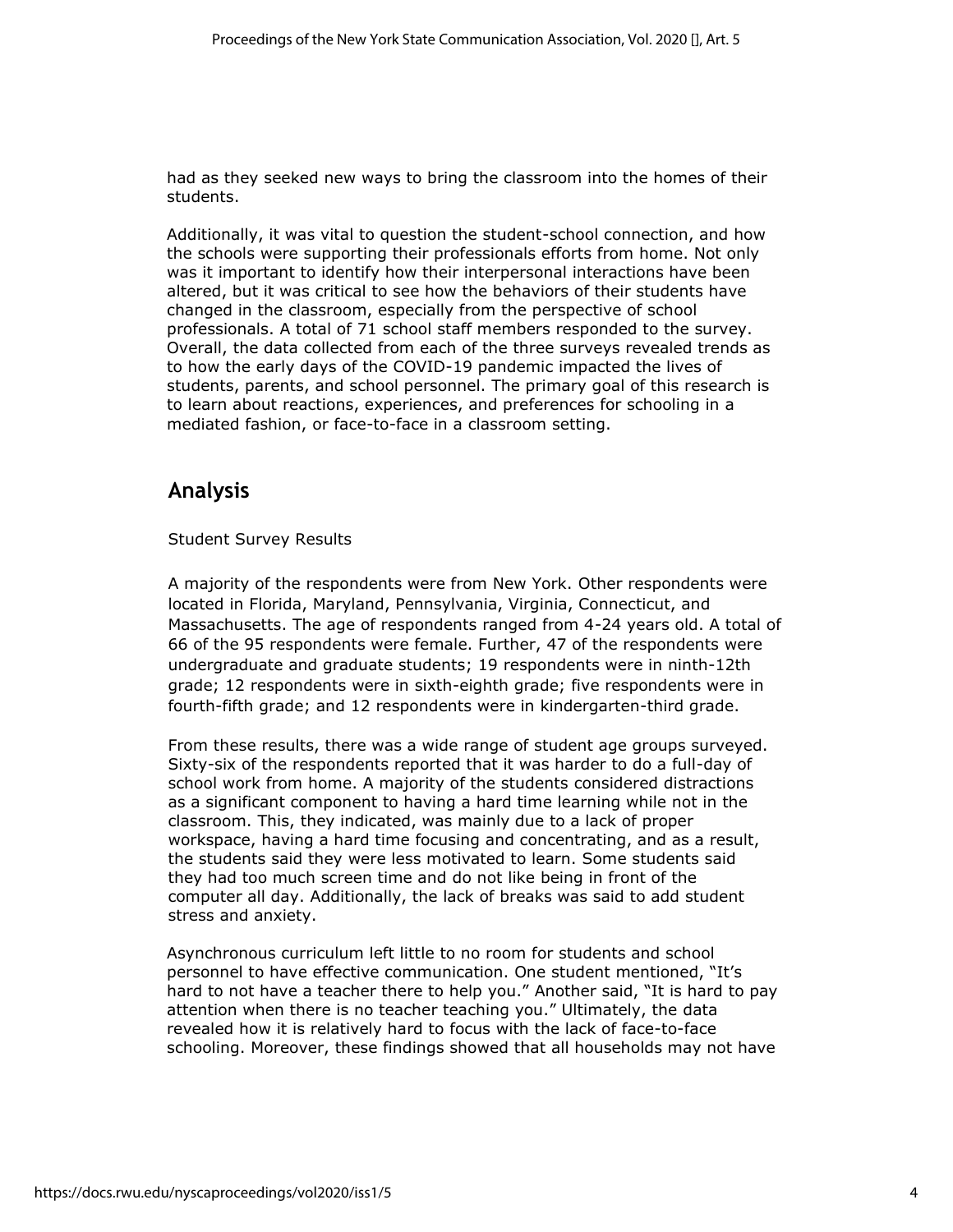stable, fast WiFi, or proper technology. On the other hand, 22 of the students said that it was not harder to do school work at home. They noted that they had the ability to do the work at home and some even say it was faster and took up less time. Further, these students enjoyed being able to do work on their own pace and times and found learning easier for them. The few respondents that responded with "other," described how some days are harder than others to learn online and indicated they preferred some aspects of mediated schooling over other aspects. In answering the same question, "Is it hard to do a full-day of school work at home?", one respondent was indifferent and said, "Sometimes yes, sometimes no. I like being able to work at my own pace and being able to rewind the lecture recordings in case I miss something. But also, it's kind of like teaching yourself the material. My professors don't use a live zoom so it can be difficult to try to teach yourself something if you don't understand it." Evidently, it can be difficult to learn solely through mediated formats.

Students noted that they were able to communicate with classmates and teachers through different media platforms (Figure 1). Another question we found revealing indicated the communication methods students were using to interact with their teachers. This was particularly interesting in seeking to help us to better understand the interpersonal interactions that these students were, or were not, receiving with their school personnel.

### Figure 1



Q7 - How are you communicating with your teachers and instructors? Check all that

Today, there are a plethora of options for schools to consider when challenged with the transition to online schooling. A more concrete understanding of the interpersonal interaction among the respondents was concluded when we

## apply.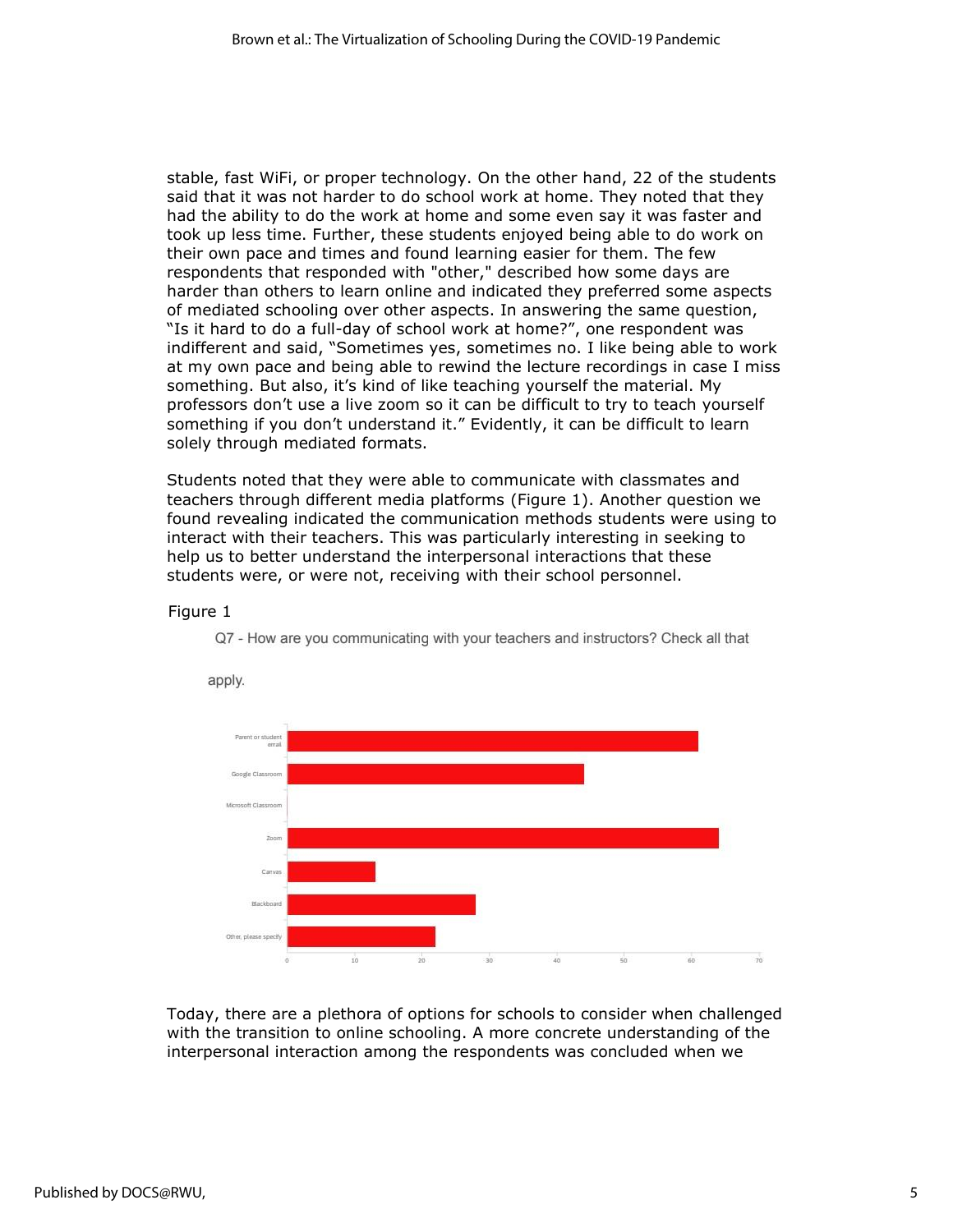asked how their weekly routine changed. Approximately 63% of students chose that they had the freedom to work on their schoolwork whenever they want (with a due date). The remaining students answered that they had virtual class at the same time that they would have in-person school. The difference in learning in an asynchronous and synchronous fashion ultimately defined the at-home learning experience. In both of these schooling strategies, there were issues that arose when students sought help from their teachers. A 22 year-old female student studying at Stony Brook University claimed, "Since my classes aren't using live zoom, it can become difficult to ask questions if you don't understand something. I feel like I'm able to obtain more information in a classroom setting." Interestingly, a 10 year old student was still having a hard time, and he was a student who attended school in the Jericho School District, a district ranked among the five best school districts in America in 2020 by *Niche.com*. Even with living in a neighborhood with many resources for online schooling, one fifth grader asked if he preferred learning at home or in the classroom, replied, "in the classroom." He asserted, "I get to see my friends and teachers and I get to have activities." We further concluded that even if a student learns in a technologically diverse and affluent, well equipped school environment, they are still having trouble with the transition to home.

A sweeping majority of the children surveyed, 90.43% have siblings. This is significant in that it uncovered further findings regarding how their schooling experience may differ because they may be receiving help from siblings. We also looked to this factor in determining levels of interpersonal communication at home, which could add to student happiness. The opportunity for interaction with other children at home, when missing this social interaction at school, was explored.

To further our examination of interpersonal communication, we found that the overall moods of the students have been altered for some. Thirty-nine percent (39%) of students reported that they were stressed due to the transition to online schooling. Four respondents reported that they were happy, and 16 respondents said that they felt sad. Further comments elaborated on a range of mood-changes. Many stated that they missed in-person school and human interaction. A few respondents stated that they were feeling mixed emotions, and that some days they were happier than others. One respondent stated, "I am kind of a mix between all of these, it really depends on the day and how much work I have", depicting how students may have experienced changes in moods due to this transition.

We conclude that no matter the age, location or gender of the students, all student respondents reported having a hard time with this transition. Many noted increased stress levels. A majority of students had a negative change in mood because of the lack of face-to-face interpersonal interactions. The mediated interpersonal forms of communication were not sufficient enough for these students to be happy. Another compelling finding is that a majority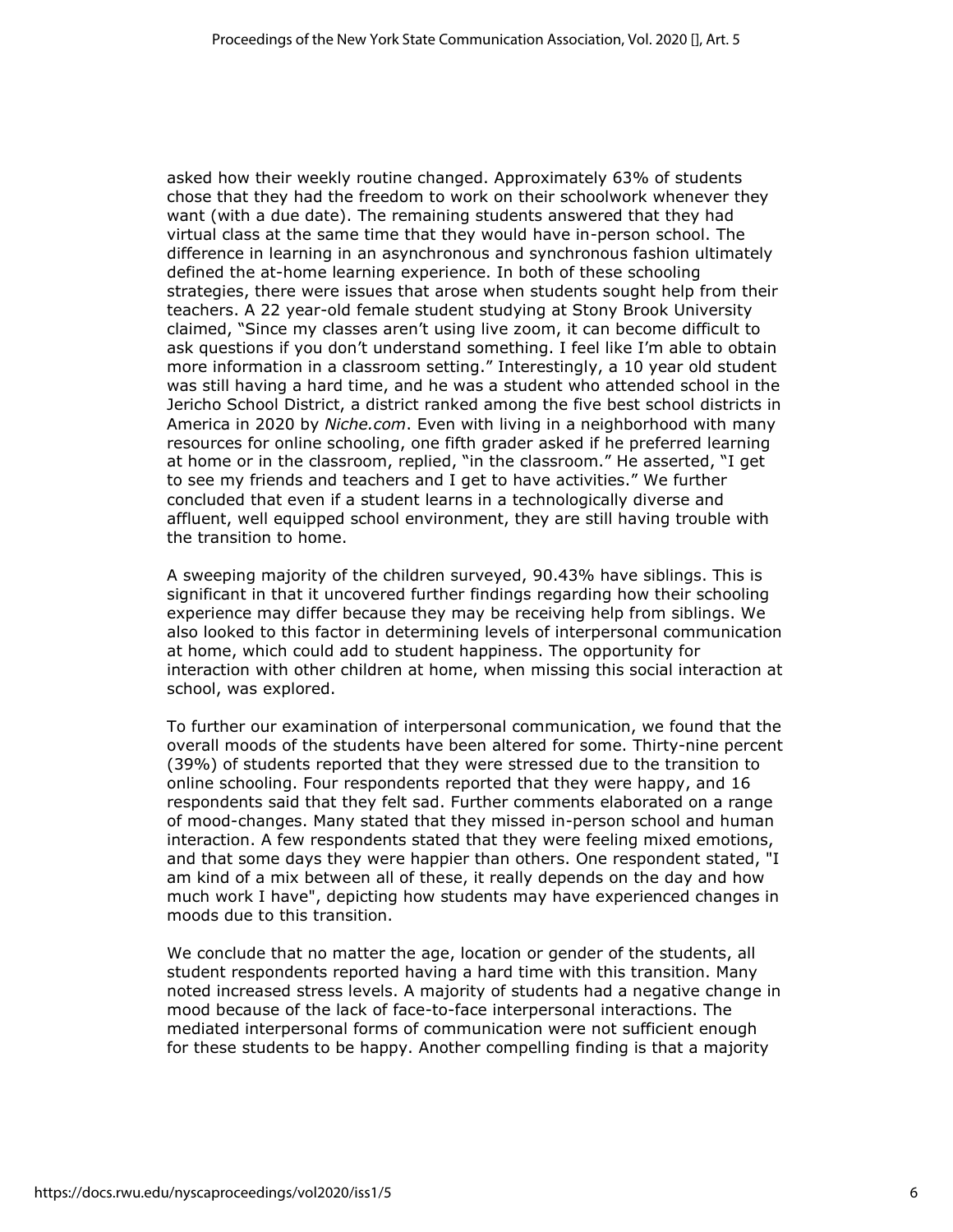of students said it is too hard to do school work from home, citing a lack of motivation. Those who do not have adequate access to technology and other supplies were finding it even more difficult to transition. A select few enjoy learning in a mediated fashion, mainly due to the ability to do school work at their own pace.

Most students were still able to communicate through the use of phones, social media, Facetime, Zoom, and other platforms. Ultimately, the lack of interpersonal communication in the school environment restricted and disabled an effective connection between the students and teachers and makes for a significantly harder learning environment. In sum, it is evident that students mainly prefer learning in the classroom with in-person interactions and find that it is easier to focus in an in-person classroom setting.

### Parent Survey Results

Of the parents surveyed, similar to the student survey, a majority of respondents lived in New York. However, other respondents were from Pennsylvania, Delaware, Ohio, Florida, Colorado, Connecticut, Illinois, Alabama, Iowa, and Maryland. Over half (83%) of the parents that responded were female. The large majority of respondents had completed at least some college coursework, with many receiving a degree. However, eight of the 67 respondents reported high school or equivalent as their highest level of education. The impact of the parent's education levels will be explored with the possible links this may have to other findings.

Since schooling was taking place in the household, parents were forced to take on the responsibility of helping their children with their schooling. The levels of media literacy and technological proficiency played a significant role in the ability of parents to help their children interpret required online platforms for classes. A total of 63 out of the 67 respondents surveyed reported that they had at least some knowledge of technology, which is significant. It was particularly noteworthy to examine the responses of the four parents who said they had no technological capabilities, since this can be related to their stress levels and responsibilities during these times.

The number of children each parent had may have also impacted many variables during this transition. Many parents were confronted with helping children of multiple ages at once. Results were volatile and driven by the number of children each parent had. For example, an unemployed mom from Mt. Holly Springs, PA, with some college coursework completed, has five children ranging between the ages of 2-14-years old. She further claimed she is somewhat technologically savvy; yet, there were challenges. She said, "I have many children in all different grades and areas. All of them are not computer learner's so I have to sit with each of them and help them through their assignments. They are getting full school days worth of assignments and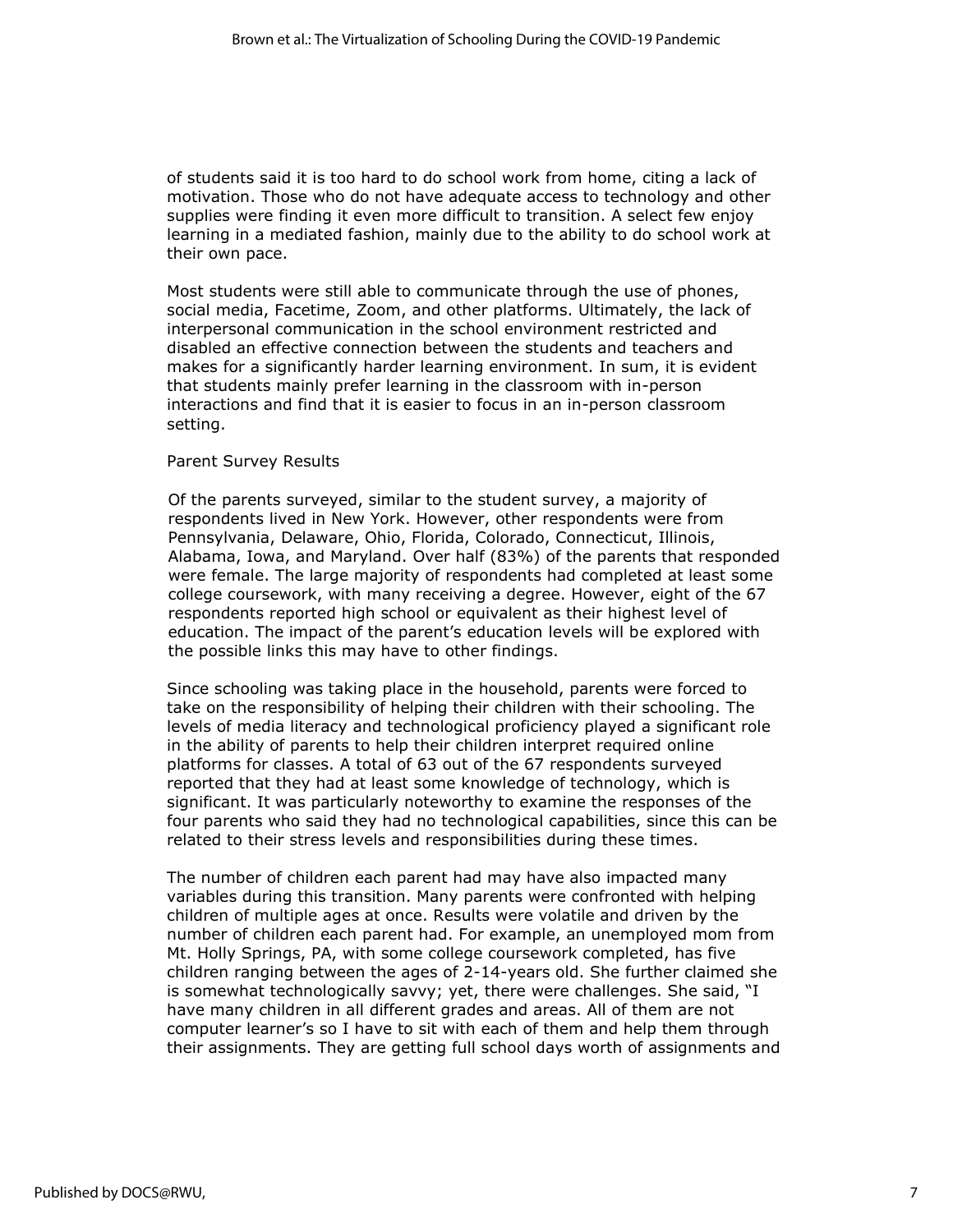it is very overwhelming for me to keep up and keep everyone on track." The participant concluded her sleep and eating habits have changed as a result. It is interesting to compare these findings with a mother of one child, another unemployed female responded stating, "We are getting better at communicating but it is hard to teach your own child. We see he gets frustrated because he is learning differently from when we went to school. We are trying to embrace this time to be more involved and keep to a schedule so he feels he has his free time." This showed how the amount of children each parent had impacted the transition. Ultimately, parents were still finding the responsibility of helping their children to be burdensome.

Q8 - How have you been affected by the switch to digital learning? Please check all that



apply.

## Figure 2

Primarily, parents and guardians expressed more stress due to this transition (Figure 2). Many respondents indicated that their eating habits and sleep schedules have changed. Interestingly, it is worthy to note that families from across the country responded that they had less family time due to the influx of at-home school work. The parents that are working from home were finding it difficult to effectively help their children with school work. Many of the parents believed that the curriculum changed with the transition and the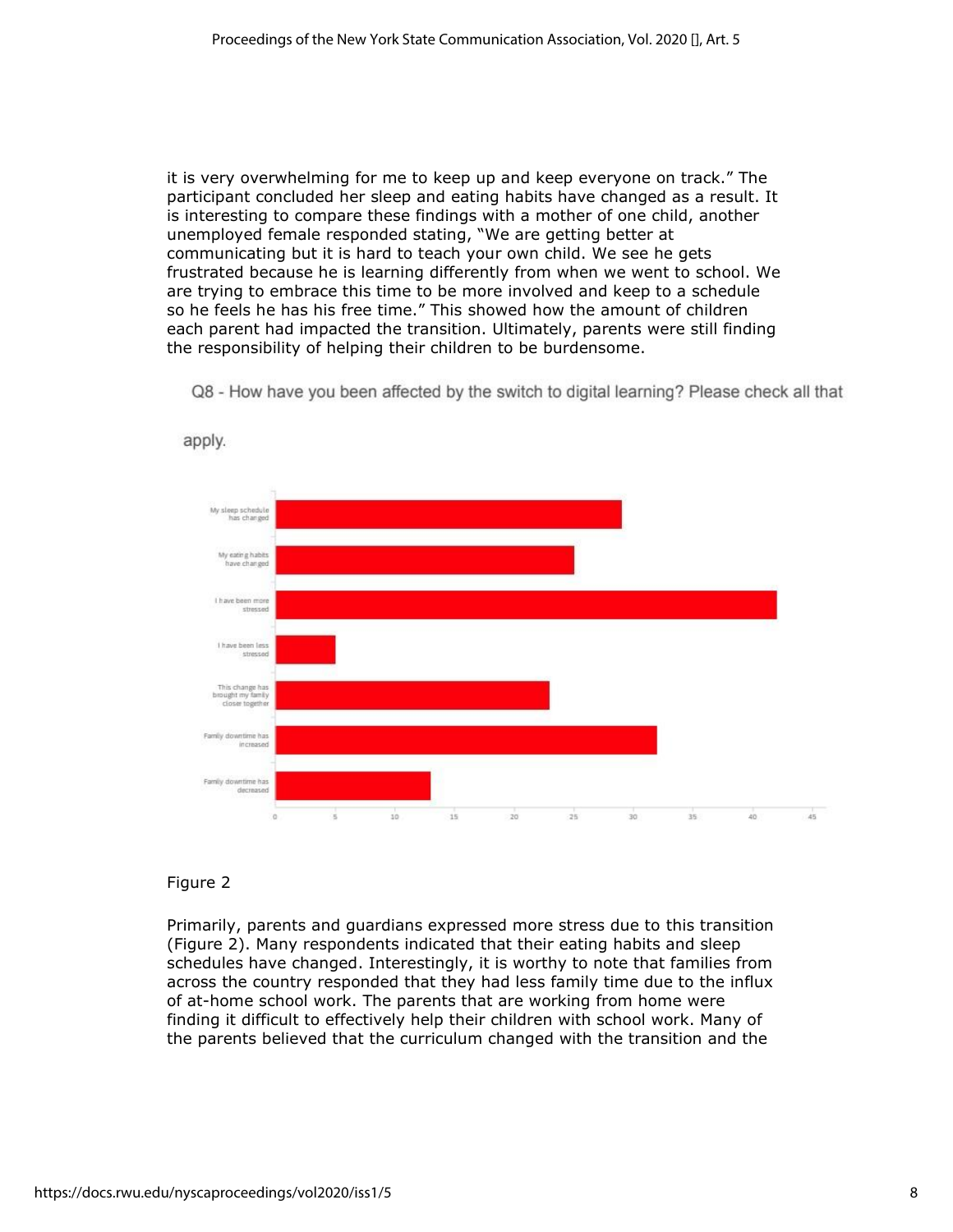students were getting more work as a result. They concluded that it is harder to navigate, access, and figure out assignments in this mediated fashion.

It was clear in the responses that kids are self-sufficient due to previous media experience in the classroom. Therefore, age and location play a factor in being able to complete school work independently. A majority of the parents with children who were college-aged reported that they have been on their own to complete school work because they are self-sufficient enough to do so at their age level. When respondents were asked whether they saw a difference in their child after the shift to digital learning, a staggering 93.94% answered yes, illustrating the profound impact that quarantine can have on how students learn. These respondents explained how their children were experiencing a lack of interpersonal connection with peers their age, making them more irritable and less motivated to do school work. Parents also stated that their children were struggling with distractions while completing school work at home, making it harder for them to focus. A select group of parents expressed that their children have become lazy and are procrastinating more.

A contradictory, yet interesting finding, is the impact of the switch to digital learning on children with special needs. A mother of a child from Binghamton, New York, expressed that her 5 year old son is autistic. She said "he is incapable of staying focused during telehealth appointments or zoom meetings." Another mother of an autistic child from Florida described a contradictory opinion. She explained, "He seems happier. He is autistic and doesn't learn well in a crowded environment where he has to battle social awkwardness while trying to learn. He's excelling academically." She described how she has seen progress in him, which was not achieved in the face-to-face classroom setting. Ultimately, this suggested that some parents saw advantages within mediated learning environments.

An interesting and often neglected consideration associated with a parental lack of media literacy puts household privacy at risk. Many parents are not taking privacy issues into consideration when dealing with online education. Several respondents noted they "Never thought about it" when asked whether they feel their privacy is infringed upon with virtual learning. This indicator of a lack of sophistication or lack of media literacy, can put a whole family's privacy at risk. The newfound area of self-disclosing in a mediated fashion increases privacy concerns which parents are unaware of. Privacy concerns include that of location, "zoombombing" (where uninvited attendees hop on a call), insecure messaging, encryption flaws, and more. These parents should become more self-aware and should be educated by the schools to prevent privacy infringement issues. According to the *Center for Media Literacy (CML),*  "Media literacy is a 21st century approach to education. It provides a framework to access, analyze, evaluate, create and participate with messages in a variety of forms - from print to video to the internet." *(Center For Media Literacy*, n.d.*)*. The parent's inability to access, analyze, evaluate, create and participate in a mediated form can further hurt the privacy of their home and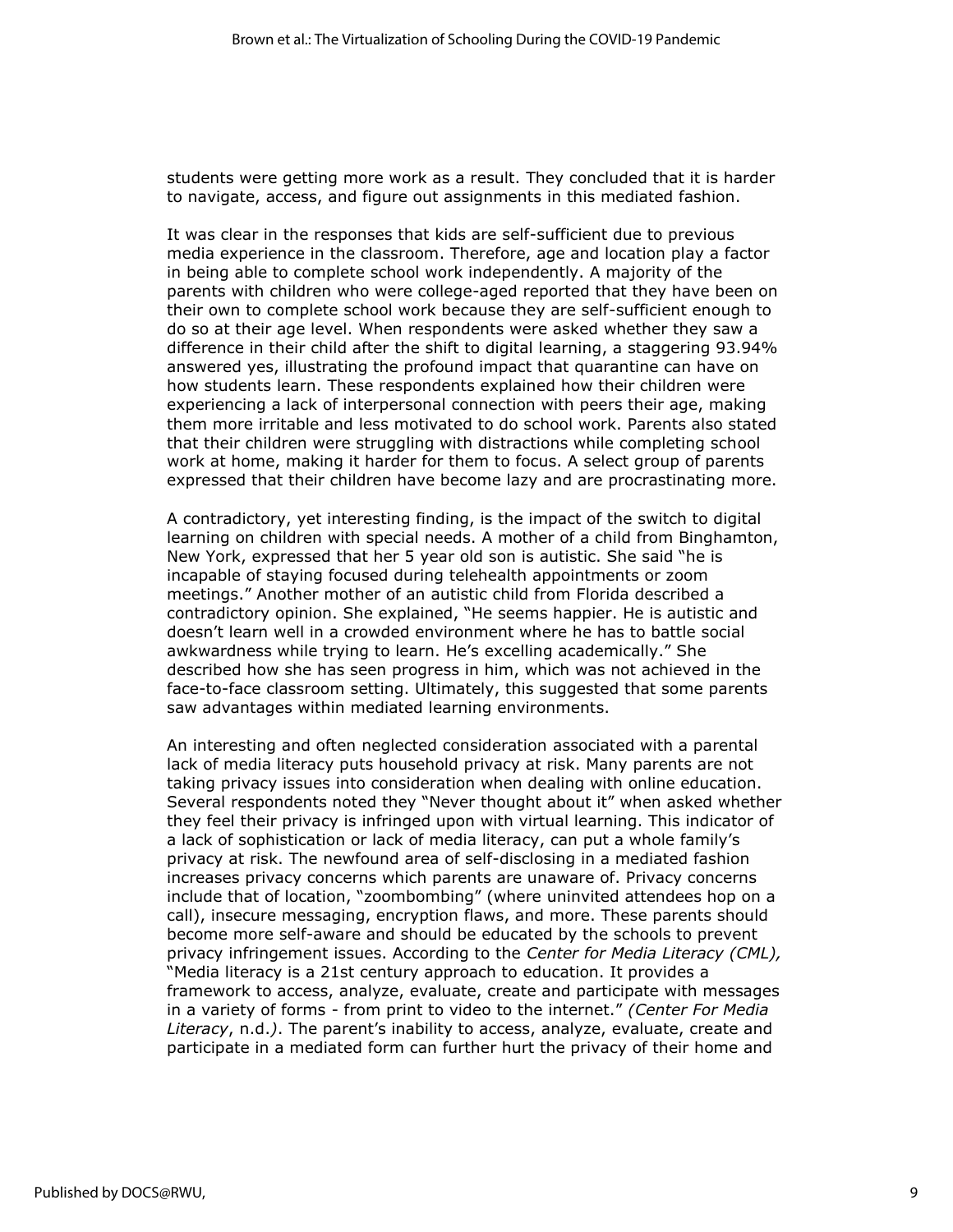their children.

Ultimately, parents were deeply affected by the transition to full-time digital learning. Many parents considered themselves to be more stressed, and felt as though their normal sleeping, eating, and interpersonal habits have all changed as a result of online learning. Most parents were finding it hard to help their children with assignments due to technological issues, heavier workloads being assigned, and felt as if they do not have enough time due to their own work schedules. They also reported feeling blindsided by the unknown, including a variety of privacy issues. An overwhelming majority of parents noticed changes in their childrens' behaviors, whether it be positive or negative. The ways in which digital learning has impacted children with special needs is also a significant revelation. Overall, it is highly plausible that parents prefer their children to learn in a face-to-face classroom environment.

### School Personnel Survey

Seventy-one school personnel were surveyed. Of those respondents, 81% were female. The respondents were predominantly teachers, with other respondents holding administrative positions (e.g. assistant, principal secretary, student teacher, main office receptionist, special education aide, sub TA, social workers, etc.). Seventy percent of school personnel have completed a Master's Degree.





Figure 3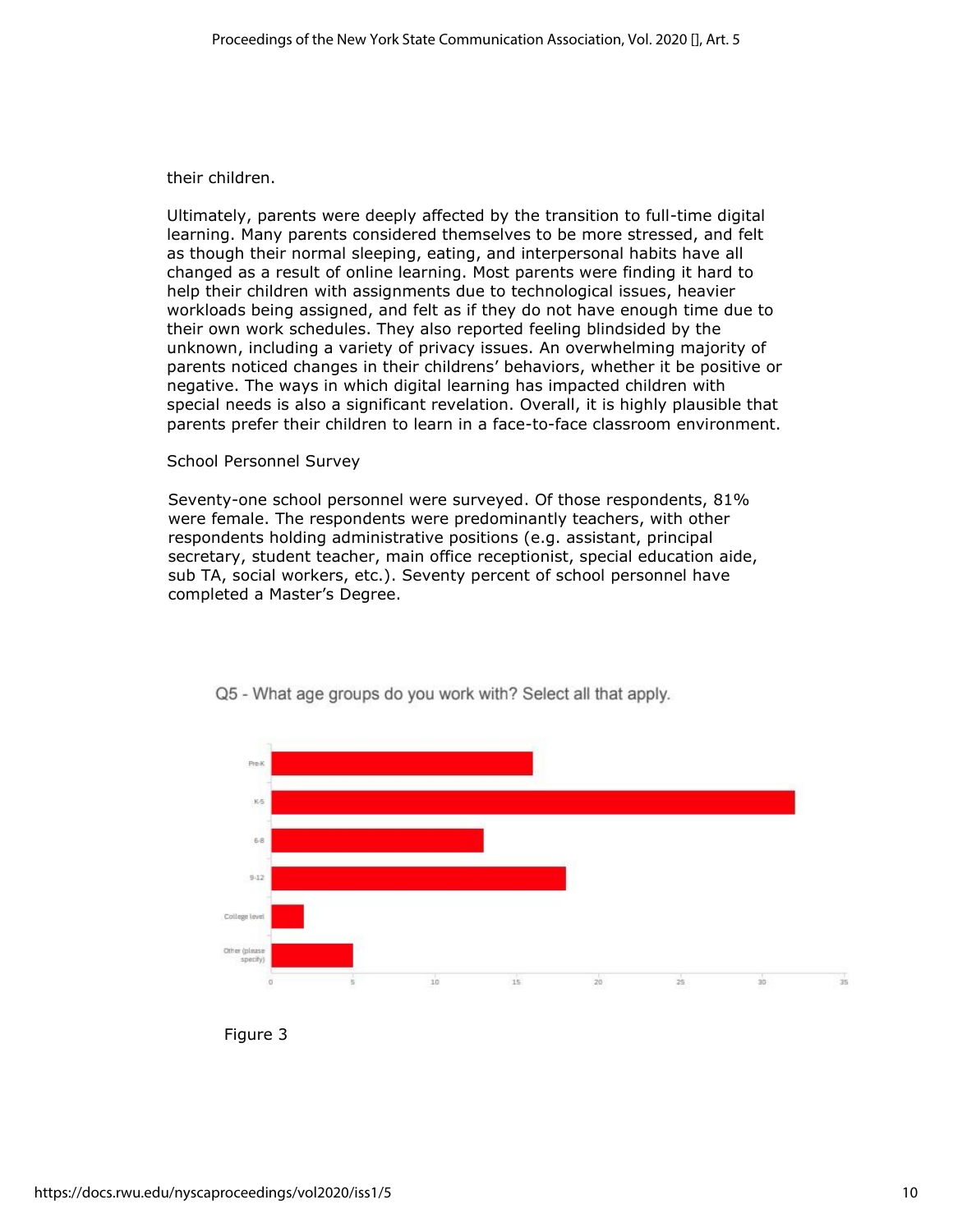The school personnel who participated in the survey work with a wide range of age groups, from Pre-K to college level students. A majority of the personnel work with kindergarten-fifth grade students (Figure 3). When asked about the level of familiarity with technology that each staff member had, 22% stated that they do not believe they were technologically savvy. This statistic is telling because it asserts the view that educators were forced to virtualize quickly during the early days of the pandemic. Lockdowns may not have the capabilities necessary to support their students. The implications of this are great in terms of understanding the lack of preparation, the stress, and deficiencies in education which resulted for many students. This lack of technological preparedness also suggests the need for future training and preparedness.

There were many significant findings in examining the responses of school professionals. Many noted the effect on their students' behavior. One teacher stated, "A few students with social anxiety disorders etc. are doing better, but the majority of students are less motivated which I think is a result of being overwhelmed and not having the same structure, routine, and support." This correlates and reinforces the aforementioned data about the ability of students with special educational needs in regard to the mediated environment. A school administrator discussed a vital implication of online learning, regarding interpersonal communication. She underscored, "There's a human connection element that I think is required for true effectiveness. As an administrator there are aspects of the job that can be done remotely but it's unrealistic to work full time, assist my own kids with their schooling, and provide the love, attention, and supervision my young children require, which greatly increases stress and effectiveness." This illustrates how it is hard for school personnel to feel as though they are performing their job to the best of their ability in these circumstances. Additionally, it exposes the true essence of learning in a classroom from a school administrative perspective.

More than half (53.7%) of school personnel believed their students were less motivated in this new environment. Many respondents (31.2%) also said that motivation varied. Those who responded noted variation in motivation and offered different factors and reasons to consider. Many said the variation could be found in individual students and some students who were less motivated and less participatory in class were actually now more involved during class discussions, and vice versa. The impact of household distractions were also recognized by the school professionals. A considerable percentage of the school personnel responding, 60%, stated that they were more stressed due to this new learning method. Interestingly, a staggering 88% of school professionals reported that they would much rather do their job inperson and not in a mediated only fashion. A Long Island teacher (kindergarten-eighth grade) who considered herself technologically savvy, was still having multiple issues. She mentioned, "Being a teacher is hard over media." She pointed out that she could not be tactile like she needed to be. She continued to say, "You can't catch mistakes as they happen even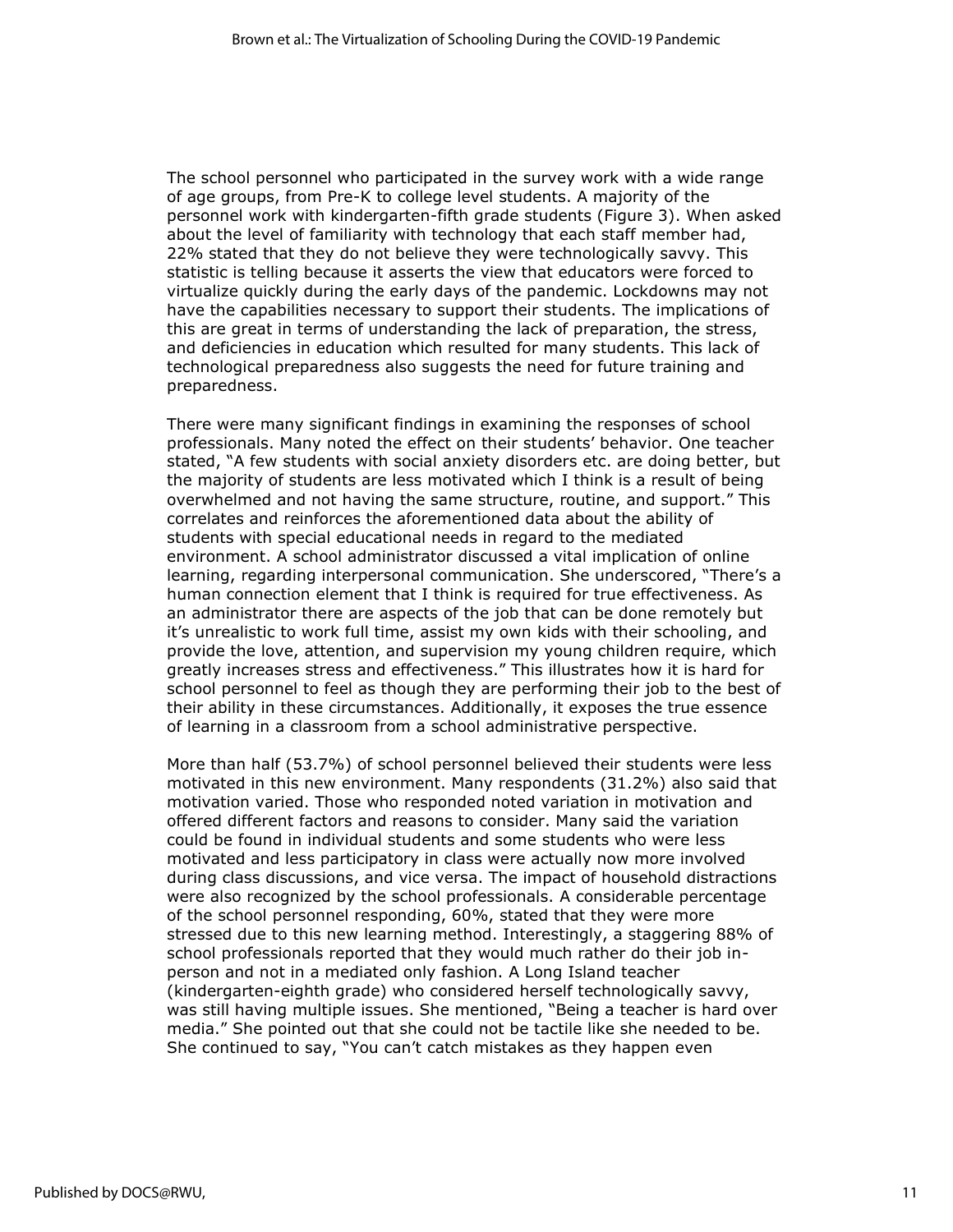answering their questions is hard because they are all talking over each other even when they are muted they just unmute. It's frustrating. But we make it work." Underlying concerns of comments reflected awareness of the impact on interpersonal relationships with students and those repercussions.

School personnel concluded that they believe students learn better in face-toface environments. Teachers and people in other administrative positions felt more stressed themselves while trying to navigate and connect with students. The view expressed by one teacher captured this when she said, "The heart of teaching is the relationships built with students in the classroom. Human connection boosts engagement through discussion, trust, and motivation." This statement is depictive of how the negative effects on education and interpersonal relationships was felt when schools went virtual abruptly.

Collaboration, connection, and achievement are three of many components that the virtualization of the classroom challenged. Even so, some respondents preferred to do their job at home. Some responses included, "I can work at times that are convenient for me, not just 7 to 3!", and, "While I miss the interactions that happen when we are in person, I feel I can manage my own internal stress without pressure that I have to keep in mind I'm in a professional setting. Virtually I can lose control but then when it's time for a Zoom team meeting be back to work professionally." This point addresses the attributes that exist for school personnel when working from home. They have the ability to feel more comfortable in a setting in which they can let loose in and are therefore less stressed. One person stated, "Although I have managed to create a virtual classroom for the students, not being able to play with them or hug them makes the work seem like work: Distant and disconnected. I do not feel fulfilled with this type of teaching and I sense that they need more than what I am giving right now." This is just one response that addresses the interpersonal factor that the previous respondent did address. Overall, there were fewer advantages than disadvantages reported existing within this online learning environment for school professionals.

## **Conclusion**

Overwhelming results from each of the three surveys provide a substantial amount of information about how students, parents, and school professionals perceived the effect of the emergency shift to digital learning in the early days of the pandemic during the Spring of 2020. Some findings overlapped between the surveys which created trends worth investigating. In sum, the population involved in this transitional schooling process clearly reported having a difficult time adjusting. Most participants across each survey reported difficulties with focusing or concentrating. They consistently reported increased levels of stress. Parents, children, and school professionals became well aware of the obstacles they needed to overcome within this new learning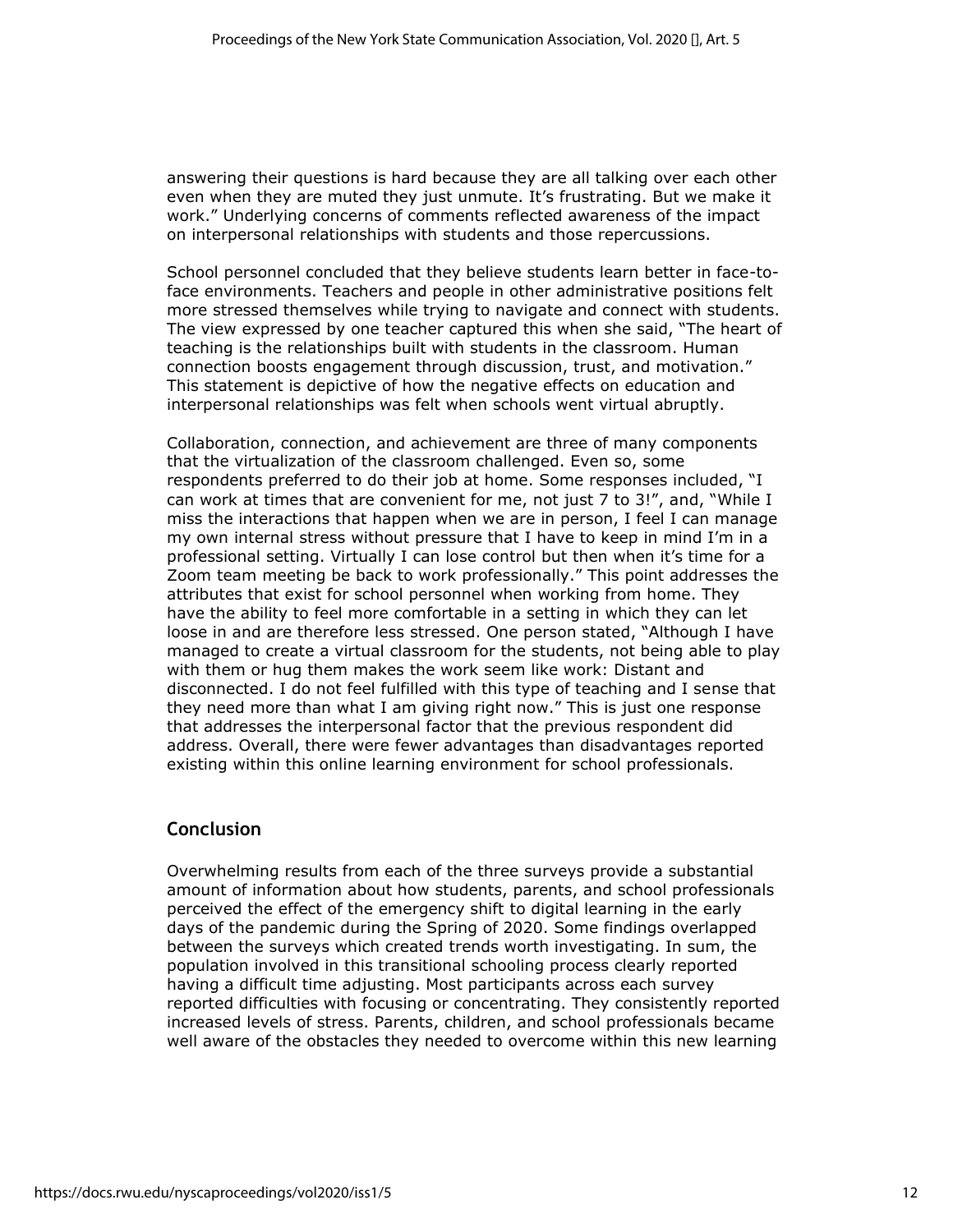environment. Students' learning behaviors and overall stress levels changed, and the adults have noticed this shift first-hand too. Unsurprisingly, parents and school staff members were also generally more stressed due to their altered daily routines. Most respondents reported that they were able to stay in touch with friends and each other through digital media platforms. However, the lack of face-to-face interaction was seen as challenging for a majority of the respondents in all survey groups. All three sectors of respondents reported missing seeing people face-to-face, emphasizing that human interaction is significant for people of all ages.

Remarkably, some respondents from each sector enjoyed some of the attributes that come from schooling at home. Some embraced the freedom to work at their own pace, the ability to manage, and more family time. Although difficult to gauge now, in the future researchers and media studies scholars could evaluate how the virtualization of school increased the already large United States educational gap. The value of group cohesion was neglected in a mandatory virtualized environment.

In *The End of Education: Redefining the Value of School* (1996), Neil Postman said, "You cannot have a democratic—indeed, civilized—community life unless people have learned how to participate in a disciplined way as part of a group. One might even say that schools have never been essentially about individualized learning" (Postman, p. 40). Our results have not only reinforced that school has never just been solely about learning, but also about how to be a socialized human being amongst others. The sense of community and group cohesion issues should also be examined as we have seen the disparate impact of online learning on different types of students. Ultimately, despite the support and access to supplies provided by school districts and a multitude of other variables, this study reveals parents, students, and school professionals struggled in the unprecedented and under-planned shift to virtual learning necessitated by the onset of a pandemic. Across The United States and across the world, people are suffering from intellectual and interpersonal hardships from forced virtualization due to COVID-19. This study offers a basis for future research leading to better planning and preparedness. Additionally, this research provides a glimpse into a unique period, a time of unplanned transition. Future research is certainly needed into the interpersonal relationship issues associated with the adaptations students, parents, and educators made overtime to the virtualization of the classroom.

### **References**